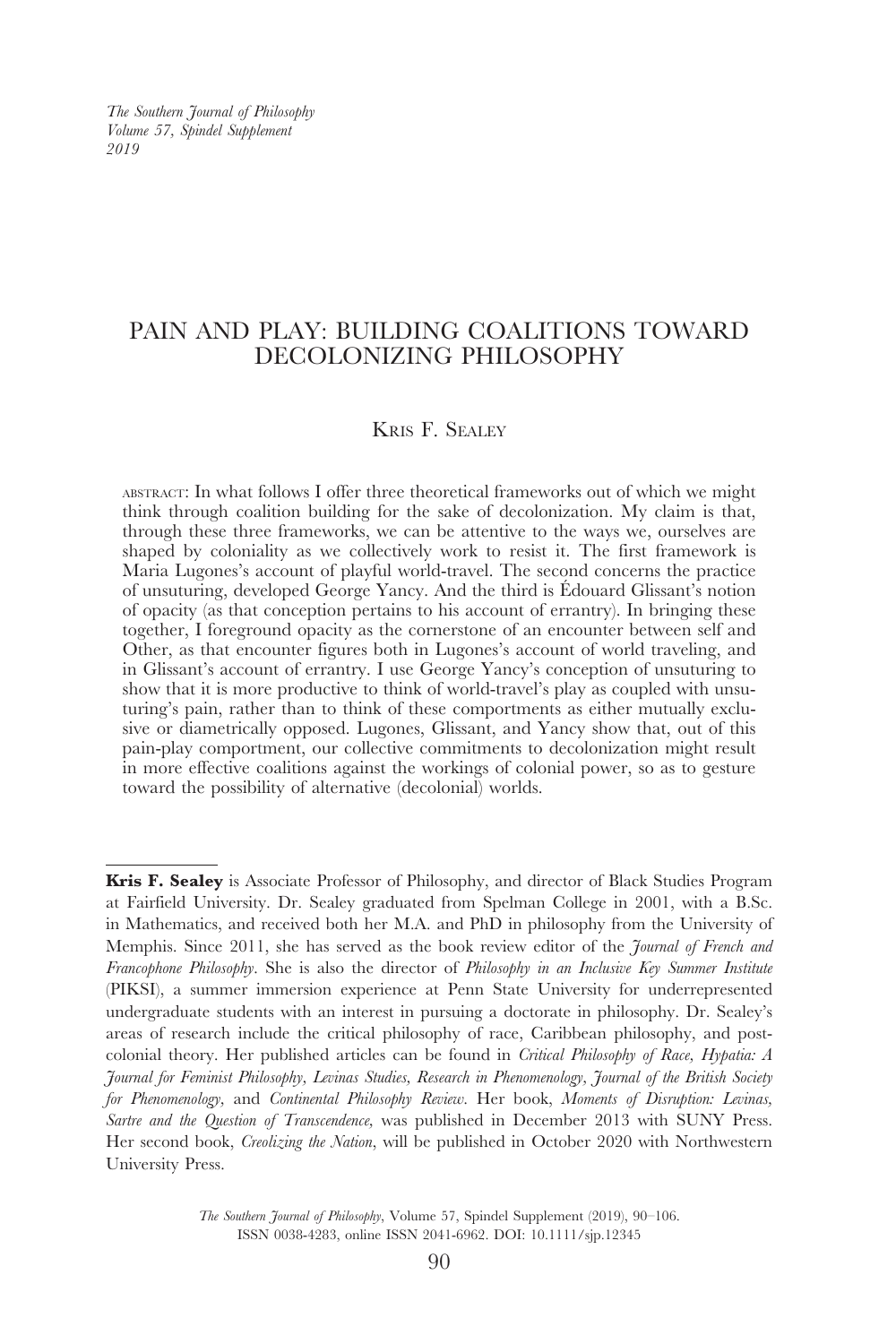I would like to engage the theme under which we have gathered—the question, really—with some thoughts on the possibility of building coalitions toward decolonizing practices (both in the discipline of philosophy, and more broadly). Given the plural histories and social locations from which we commit to the work of decolonization, how might we build conditions that are sufficiently attuned to the multiple ways in which our individual identities are always-already shaped in colonial power? And, perhaps most importantly, how might we foreground the ways in which these multiple identities position us as *complicit* in that colonial power? These questions acknowledge that we take our historically-constituted identities into our coalitional work toward decolonization, and ultimately ask us to think about the modes of relationality that might support that coalitional work. To be sure, these questions are not new, and I expect that they are certainly now new to any of us here. Theorists like Maria Lugones, Mariana Ortega, Linda Alcoff (who we're fortunate enough to have with  $\text{us}^1$ ) have all grappled with the political urgencies of building effective coalitions out of which radical decolonial work might happen. These are all scholars whose work takes seriously the first premise (so to speak) that we take our historically-constituted identities with us into the coalitions we build. So for them, as it is for me, the question of coalition-building for the sake of decolonization must also take on the question of not only how we understand the production of our identities, but also how we produce relationships (the relationality, if you well) among these historically-constituted identities.

So, in what follows, I explore a possible dialogue among three theoretical frameworks out of which we might think through this relationality. The first (and this is in no particular order) is María Lugones's account of playful world-travel. The second concerns the practice of unsuturing, developed George Yancy in his recent work on white self-criticality. And the third is Édouard Glissant's notion of opacity in his conception of errantry (as that conception plays out in his account of the composite community). In bringing these together, I hope to foreground opacity as the cornerstone of an encounter between self and Other, as that encounter figures both in Lugones's political account of playful world-traveling and in Glissant's poetic account of errantry. I then use this poetic-politic of opacity to bring Lugones's account of play into dialogue with George Yancy's conception

<sup>&</sup>lt;sup>1</sup> In the paper she presented at this conference, Linda Alcoff urged us to think about the difference between an imperial feminism and a decolonial feminism and emphasized the sense in which the latter founds itself on cross-cultural complex communication. To my mind, what I propose here (using Lugones, Glissant, and Yancy) is very much in this vein of cross-cultural complex communication.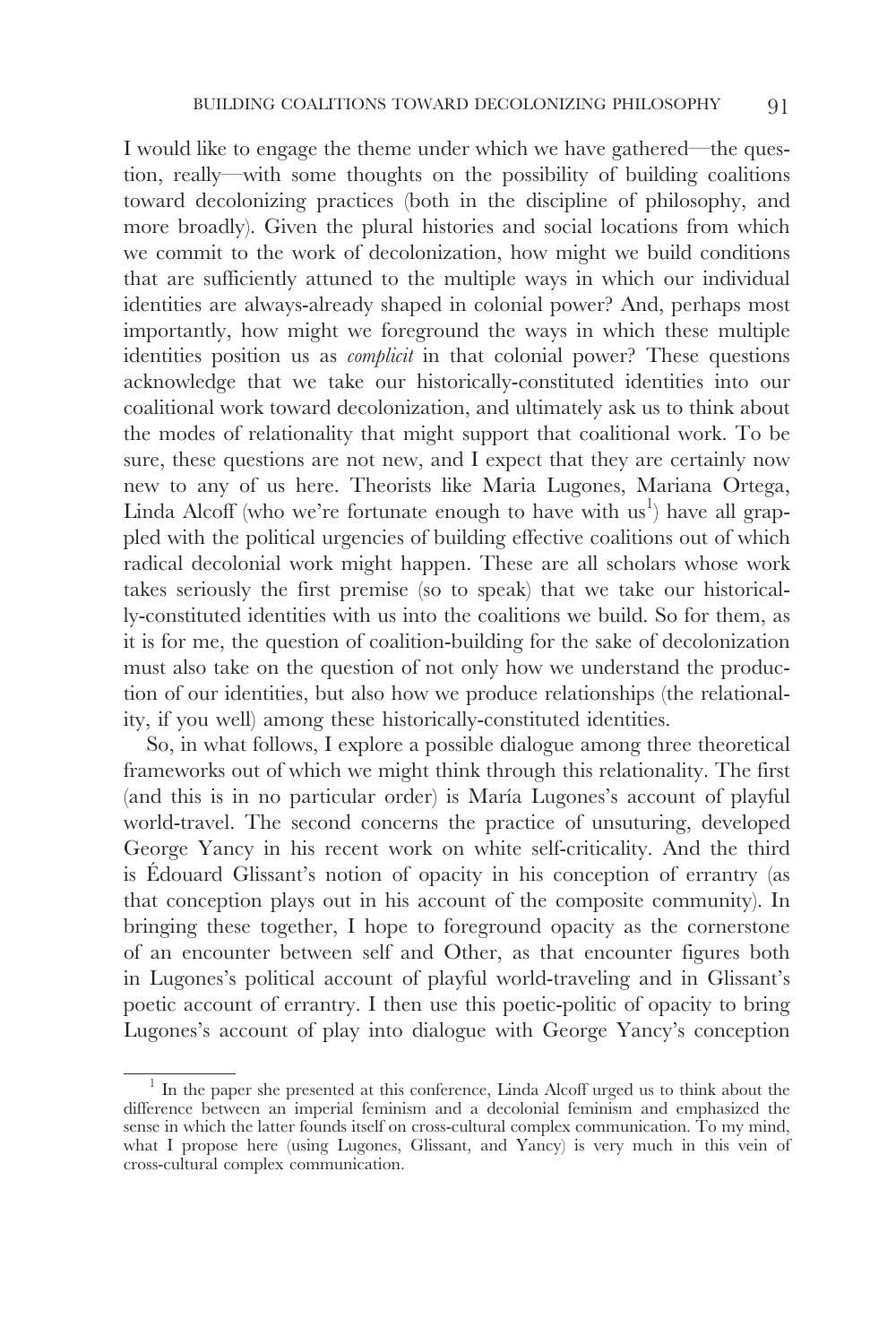of unsuturing. In so doing, I show that it is more productive to think of world-travel's play as coupled with unsuturing's pain, rather than to think of these comportments as mutually exclusive. That is to say, it is through the playful attitude's invitation to being decentered that one might encounter the pain of unsuturing, or of staying in the orbit of the exposure that decentering brings. Out of this pain-play comportment might be derived a mode of relationality that supports the idea of coalition that is sufficiently attuned to the workings of colonial power, so as to gesture toward the possibility of alternative (decolonial) worlds.

This will unfold in four sections: (1) Opacity, Errantry and Worldtraveling, (2) Lugones on the Attitude of Play, (3) Yancy on the Practice of Unsuturing, and (4) Coalitional Limen Work—Pain as/in Play? In my last section, I am particularly mindful of Mariana Ortega's critical assessment of the playful attitude, whereby she proposes that the world-traveling involved in building resistive coalitions ought to be critical instead of playful. My hope is that, in thinking about world-travel in terms of the "play-as-pain" relation to the Other's opacity, we are better positioned to address Ortega's important critique.

### 1. OPACITY, ERRANTRY AND WORLD-TRAVELING

According to Édouard Glissant's rhizomatic theory of community, relationality happens in the opaqueness of the Other. This opacity foregrounds the Other's radical difference and guards against her (epistemological and ontological) reduction to dominant structures of unity. What this means is that, configured around opacity, being in a relationship in this composite community amounts to "giving on and with the other" *as* she remains notentirely-known (or not entirely knowable). Glissant theorizes this mode of relation in his conception of errantry—a movement of knowing, being, and existing that responds to the Other's opacity (to the absence of her full disclosure). In this sense, errant thinking is in the business of producing knowledge that does not totalize for the sake of understanding, but rather acknowledges the heterogeneity of the community as both irreducible, and as what determines that community as a dynamic and fluid condition for the possibility of plural conceptions of the human. The subject who moves in the world errantly "challenges and discards the universal—this generalizing edict that [summarizes] the world as something obvious and transparent. . . . "<sup>2</sup> Opposed to this errant thinking, onto-thinking happens when

<sup>2</sup> Glissant 1997*,* 20–21.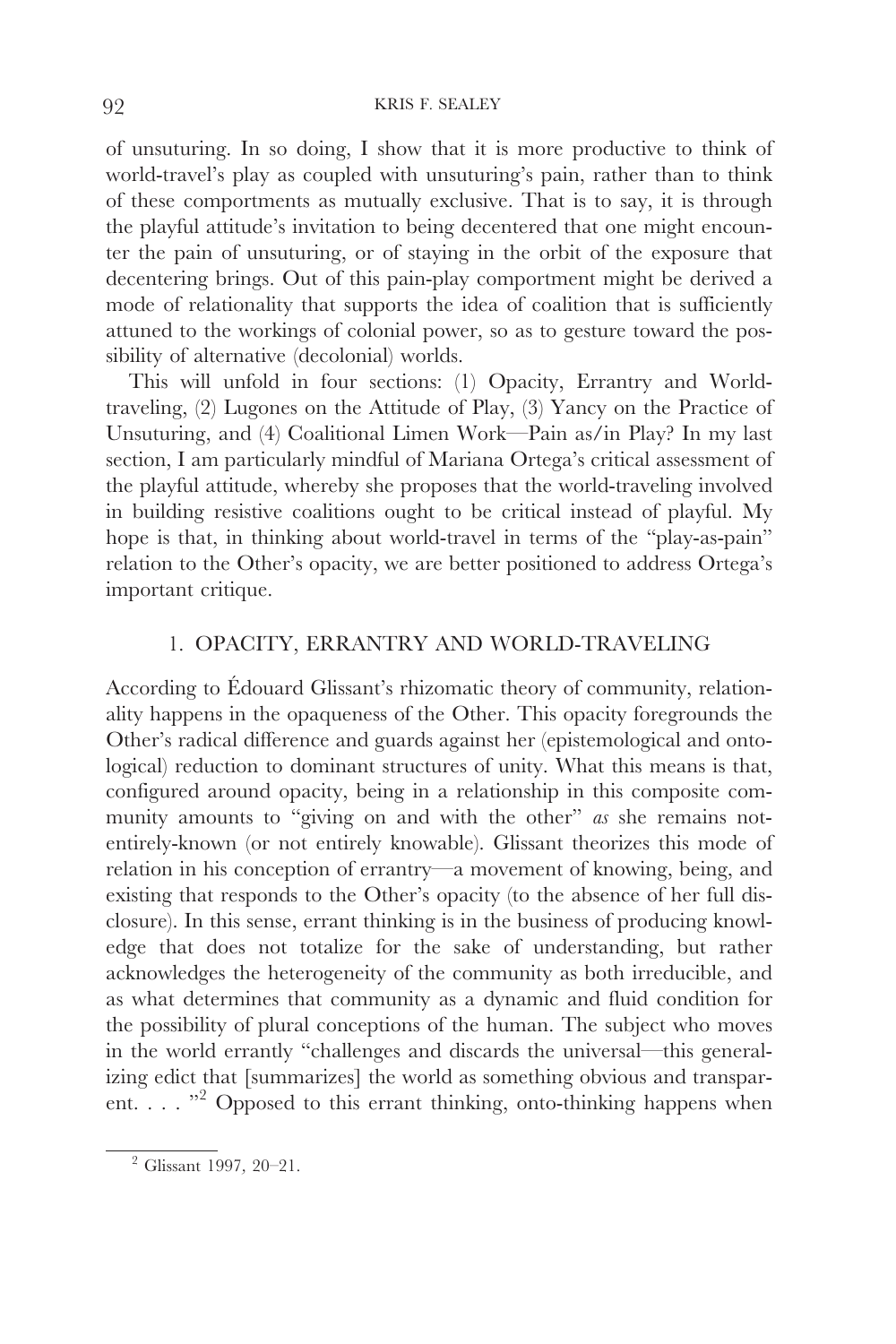the end game of thought is totality, the reduction of uncertainty for the sake of understanding. Through this mode of thinking, everything is fixed within the theoretical boundaries that make possible those processes of scientific definition, or, perhaps, the very being of science itself. Hence, because it is no longer an onto-thinking, the movement of errantry is able to think through and within the complex and moving relationalities that emerge among the lived differences of the composite community, differences that signify in an opacity that protects from onto-thought, and that manifests existentially in a refusal to be reducible to a calculus of sameness, unity, and purity.<sup>3</sup>

In Maria Lugones's development of world-traveling, we find a similar signifying frame for difference. I say more about the constitution of Lugones's plural subject in the following section. But for now, suffice it to say that, like Glissant's errant thinker, the plural subject's travel between multiple worlds also includes a negotiation of that which is opaque, encountered, and related to as an irreducible difference. For Lugones, more so than is explicitly the case for Glissant, this opacity of the Other—and of her world—is a difference that is ultimately grounded in historical materiality. That is to say, the opacity that underscores social heterogeneity in Lugones's account points to differences in social locations or in how subjects are differentially positioned within grids of power. However, as I will show, the opacity of these historical identities will not foreclose the possibility of communicative relationships and, by extension, the possibility of creative transformation. Rather, much like what Glissant offers, opacity in Lugones will *enact* communication across multiple social worlds as a complex communication. This account is very much motivated by Lugones's need to offer a politics of resistance that would capture the lived experience of subjects existing in between multiple cultural and discursive spaces. In other words, the stakes involved are explicitly political, and so opacity is grounded in materiality. This allows Lugones to show how oppressed subjects find inventive (new) ways around their oppression under structures of domination and how they do so from/within those very structures. In bringing this account into conversation with Glissant, I hope to make more explicit similar political implications in his work.

About her conception of ontological plurality, Lugones writes, "I think that there are many worlds, not autonomous, but intertwined semantically

<sup>&</sup>lt;sup>3</sup> In a previous work that brings Glissant's poetics of relation to bear on Fanon's account of the possibility of the postcolonial nation,  $\hat{\mathbf{I}}$  show that, despite this refusal, errantry and opacity nonetheless allows for the coherence needed for community. See Sealey 2018.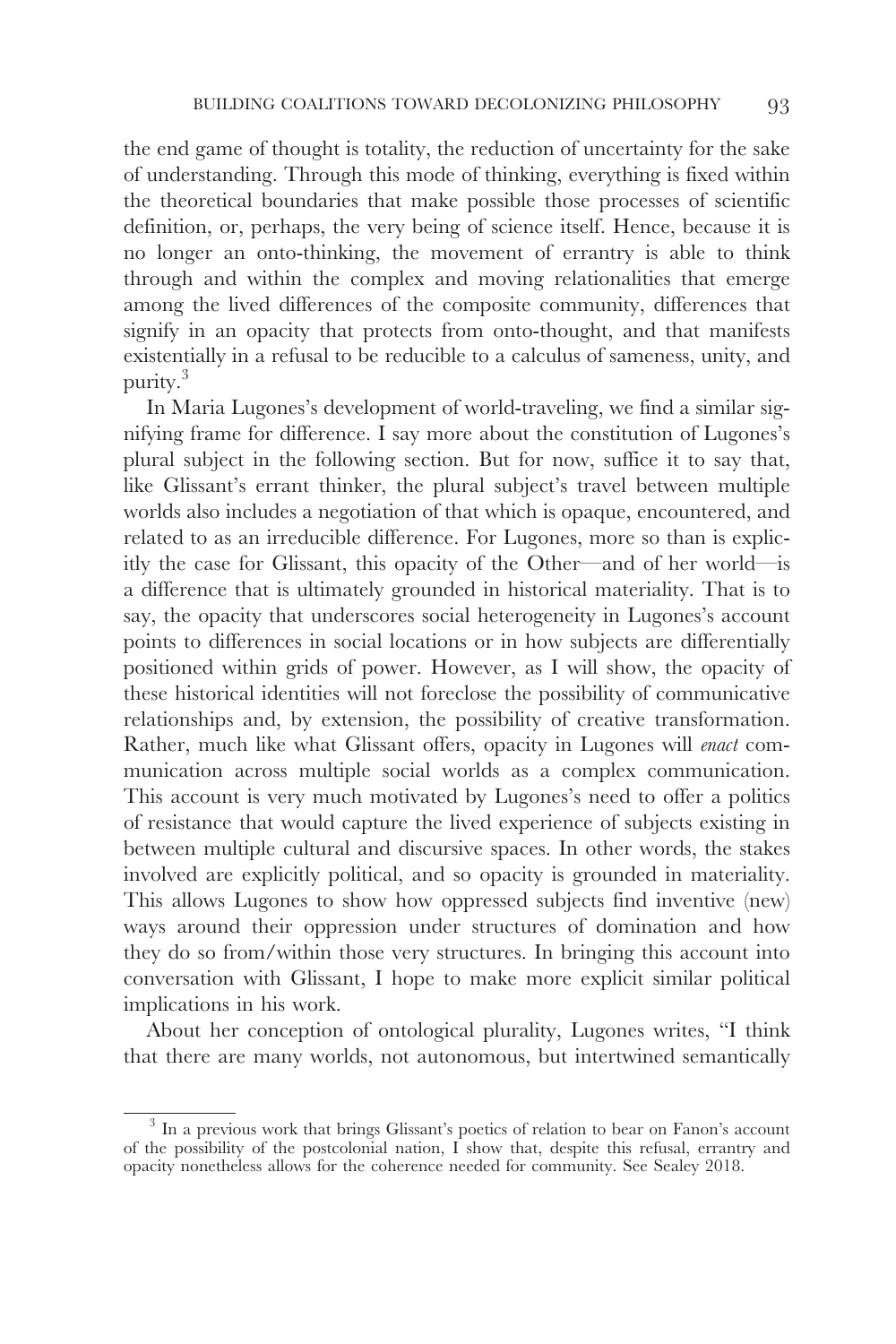#### 94 KRIS F. SEALEY

and materially, with a logic that is sufficiently self-coherent and sufficiently in contradiction with others to constitute an alternative construction of the social."<sup>4</sup> She names this alternative construction "heterogeneous," and in so doing, asks her readers to understand sociality as a historically-differentiated space, consisting of multiple discursive practices and meaning productions. On this formulation, the social is constituted *in* (or as) difference. This constitution is similar to the composite nature of Glissant's errant community, except that, unlike Glissant, Lugones is explicit in her claim that these differences acquire meaning in history. Glissant holds that to think errantly is to encounter the opaque as such, to resist all totalizing truth, lest those totalizing principles reduce the diversity of which the composite community consists.<sup>5</sup> Though some readers of Glissant (like Nick Nesbitt) cite this ontology of immanence as what sacrifices the very normativity upon which any sort of Glissantian decolonial politics might emerge, I argue that the resonances between Glissant's account and Lugones's, which I trace here, may offer a different story.

Because Lugones's ontological plurality points to the existence of multiple worlds, it also points to the liminal spaces between those worlds, spaces that are occupied by the kind of subject about whom Lugones theorizes—the plural subject. These are subjects who are unable to belong completely into any one community of sense, either as a consequence of marginalization by dominant structures, or because their identities are, in fact, *plurally* constituted through many communal associations. Encountering the social as heterogeneous is simply part of the concrete existence of this plural subject, since it is out of her liminality that the plurality of worlds shows up, with each world being that in which she differentially, or partially, belongs. To return, again, to the political stakes of Lugones's development. It is out of the idea of the social as heterogeneous—consisting of multiple worlds, multiple meaning-productions, multiple options and avenues for living—that the plural subject is able to determine ways of resisting dominant structures. In other words, the story that Lugones is able to tell is one of entanglements between domination *and* liberation, between political oppression and political resistance.

Out of this frame of heterogeneous sociality, differences that are socially and politically relevant show up as plural negotiations of history. In this sense, the Other's difference is a historical difference, a difference that

<sup>4</sup> Lugones 2003, 20. <sup>5</sup> "Diversity, which is neither chaos nor sterility, means the human spirit's striving for cross-cultural relationship, without universalist transcendence" (Glissant 1999, 98).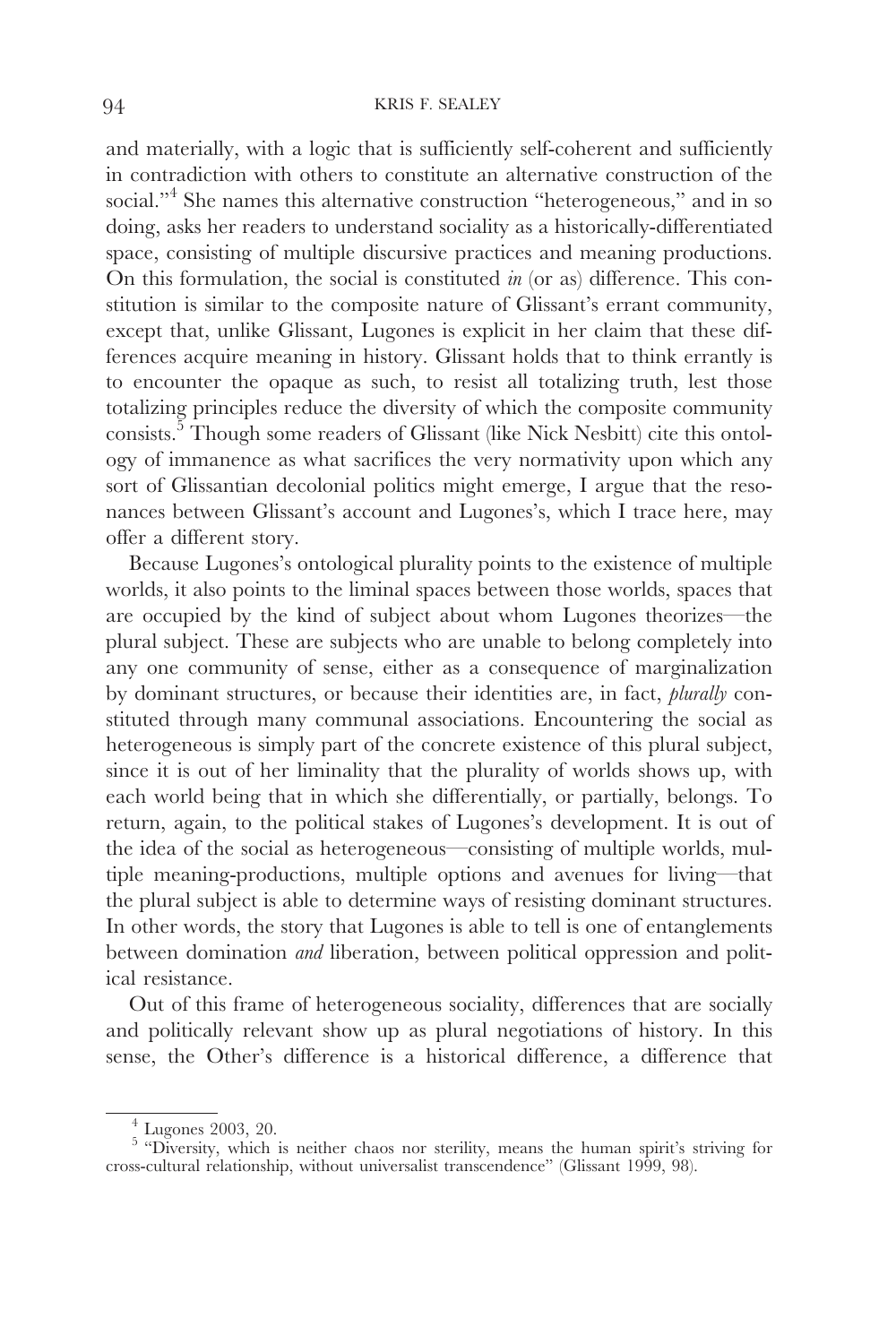is a consequence of her concrete experience of navigating structures of domination and of creating modes of resisting those structures. Hence, our differences are not exterior to the totality of the world (of its history), but rather precisely *as* we have been shaped by that history, by our public and intimate navigations of that history. What this means is that reckoning with human difference already includes a deep engagement with historical locations, and with how the multiplicity of those locations constitutes the social as heterogeneous. But, as Lugones notes, these historical locations are neither monadic nor exist in absolute isolation from each other. Framing social heterogeneity in this atomistic way simply reinstantiates the fragmentation and calculus of purity of which Lugones is most critical. Furthermore, it replaces one socially homogenous space with *multiple* socially homogenous spaces, a move that does not yet capture the way in which her account of social heterogeneity seeks to move us beyond homogenous/pure accounts of the social, and to conceptualize difference to be *constitutive of* the social.

In Glissant's composite community, opacity similarly serves as resistance to epistemic imperialism. The Other is encountered not to be reduced to some common cultural denominator for the purpose of transparency, but rather as someone with whom I can be in community, despite being unable to fully understand her concrete historical experience. More importantly, in that relationship with an opaque Other, it is possible for my own relation to history (to *my* history) to undergo transformation. In Glissant's words, in "giving on and with" the Other, I might become Other onto myself, discover a different meaning in my material/social location. In the world-travelling of the plural subject, Lugones also recognizes the potentialities of becoming Other. She describes such potential in terms of "epistemic shifts to other worlds of sense," shifts that happen when the plural subject moves in and out of various communities (of which social multiplicity consists) in travel that is precisely not motivated by what she names "imperialist" endeavors.<sup>6</sup> In other words, like Glissant's errant thinker, Lugones's world-traveler does not seek to understand for the sake of conquering (or to conquer for the sake of understanding). Rather, very much in the spirit of Marilyn Frye's account of the loving eye, Lugones conceives world-travelling as travel led by "the eye of one who knows that to know the seen, one must consult something other than one's own will and interests and fears and imagination."7 Hence, in both the errant thinker (participating in the relationality of the composite community) and the world-traveler (moving

 $\frac{6}{7}$  Lugones 2003, 18.<br>Frye 1983, 75.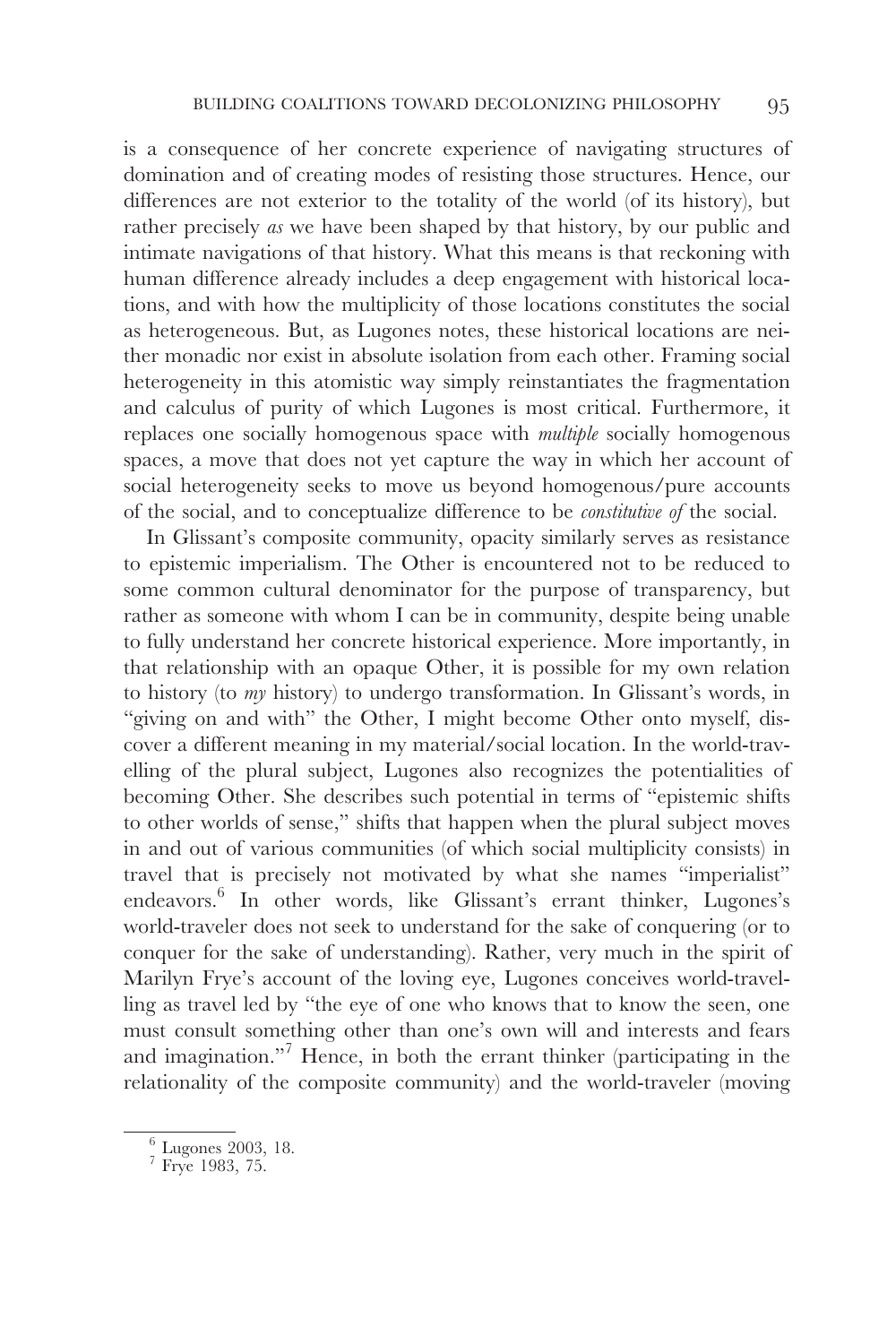through a heterogeneous sociality), there is a decentering of the epistemic comfort and ontological wholeness of the subject.<sup>8</sup> The errant thinker is in relationship with the Other despite this absence of full disclosure, and the world-traveler moves in and out of permeable worlds despite their preservation in opacity. Indeed, without that opacity, world-traveling returns to the travel of "tourists and colonial explorers, missionaries, settlers and conquerors."<sup>9</sup>

Opacity, here, conditions the kind of relational transformations that produce options for an "otherwise" within the concrete space of the community. It gives us a conception of the social as change and a conception of social heterogeneity that offers, to living subjectivities, possibilities of resistance alongside the oppression of mainstream structures. A close reading of Glissant's descriptions of the rhizoming composite community will determine these possibilities of resistance in terms of a poetics and not a politics. But the point I want to make here is that even as a *poetics* of resistance, his understanding of opacity and dynamic relationality is very much within the same register as Lugones's understanding of opacity and social heterogeneity. In both accounts, we find a notion of community both as historically constituted and as a moving negotiation with that historical ground.10 A framework that allows us to do this—theorize the meaning of opacity *in* history, or as constituted through social location—is important for the question of building coalitions for the sake of decolonization. As the next section details how Lugones grounds world-travel in the attitude of play, I hope to foreground these implications for coalition-building, or for what it might mean to form resistant communities across multiple forms of oppression. As an epistemic world-traveling that maintains opacity—so, not the travel of the tourist *or* the travel of the conqueror—playful world-travel is a practice out of which this coalitional multiplicity might emerge, where differences are borne witness to instead of reduced to their lowest common denominator. It is for this reason that, in playful world-travel, Lugones finds

<sup>8</sup> Throughout this conference on decolonizing philosophy, the theme of decentering ran through with significance. In his account of the value of comparative philosophy, Grant Silva reminded those in the audience that we encounter cultural alterity (or epistemes different from our own) not to get in the minds of "other" ways of knowing. Rather, the value of encountering cultural and epistemic alterity is in its potential to disrupt or decenter our own ways of knowing, our own problem spaces, and our own ways of knowing-how. His paper centered this act of decentering at the center of what it might mean to decolonize

philosophy. <sup>9</sup> Lugones 2003*,* 18. <sup>10</sup> In other words, both conceptions of community allow us to imagine a reckoning with history (with the historical identities for which we must be responsible) without making history an essentializing force in our politics.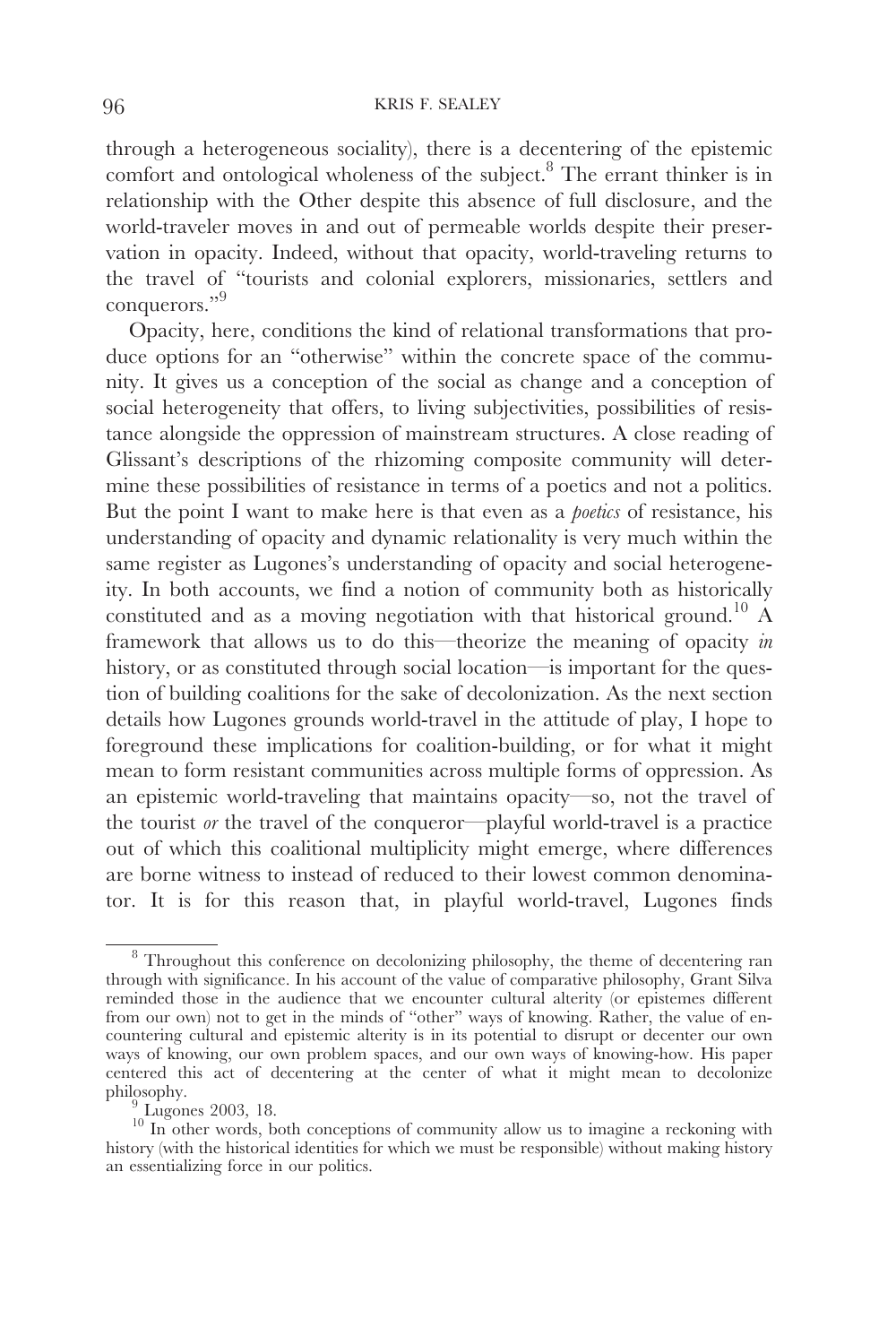conditions for collective political work toward a world in which plural conceptions of the human are possible—where there is resistance against *multiple* forms of structural violence *without* reproducing the very politics of reductive purity we aim to resist.

## 2. PLAYFUL WORLD-TRAVEL

As a plural subject, my proficiency with world-traveling—with the plural self-comportments I am called to develop as I move from one community of meaning to another—is often a consequence of my inability to fully belong to any one world. More than this, proficiency with world-traveling often grows out of being *marginalized* in multiple worlds. Hence, the world-traveler does not simply move from one space to another. Rather, she travels in order to generate, in very novel ways, conditions for the possibility of a free life, belonging and being fully human in one community of meaning in ways that are foreclosed in another. Hence, acts of world-traveling are very much acts of sabotage against oppressive structures, and by "sabotage" Lugones means that, as a liminal/in-between subject, I concretize resistance right alongside my oppression. I upset the architecture of a power grid out of which my only option *should* have been an experience of oppression. Instead, through conceiving the social in terms of an ontological plurality, and through conceiving the possibility of a world-traveling subject, acts of sabotage emerge not to *destroy* that power grid, but rather to "trick" it, to live alongside—and despite—its calculus.

As framed by Lugones, this world-traveler shifts from one set of knowledge productions into another, where the change in semantic and/or valuative organizations is sufficiently fundamental as to signify moving into a different community of meaning. As I discussed in the previous section, the playful world-traveler anticipates that she will encounter a certain degree of opacity in these transitions, insofar as she moves into worlds whose epistemic grids are not fully transparent, not fully (completely or coherently) understood. What, then, would it mean to travel to a world that is never fully disclosed to me, a world that I encounter as opaque? In what sense am I *in* that world, if it is the case that it remains opaque? It is about questions like these that Lugones makes the following distinction: "[Playful worldtravel] is not the Western, middle-class idea of the chosen and leisured journey [nor is it] the epistemic imperialism and aggressive arrogance [of] colonial conquest."11 In other words, in traveling between worlds, I do not

<sup>11</sup> Lugones 2003, 18–19.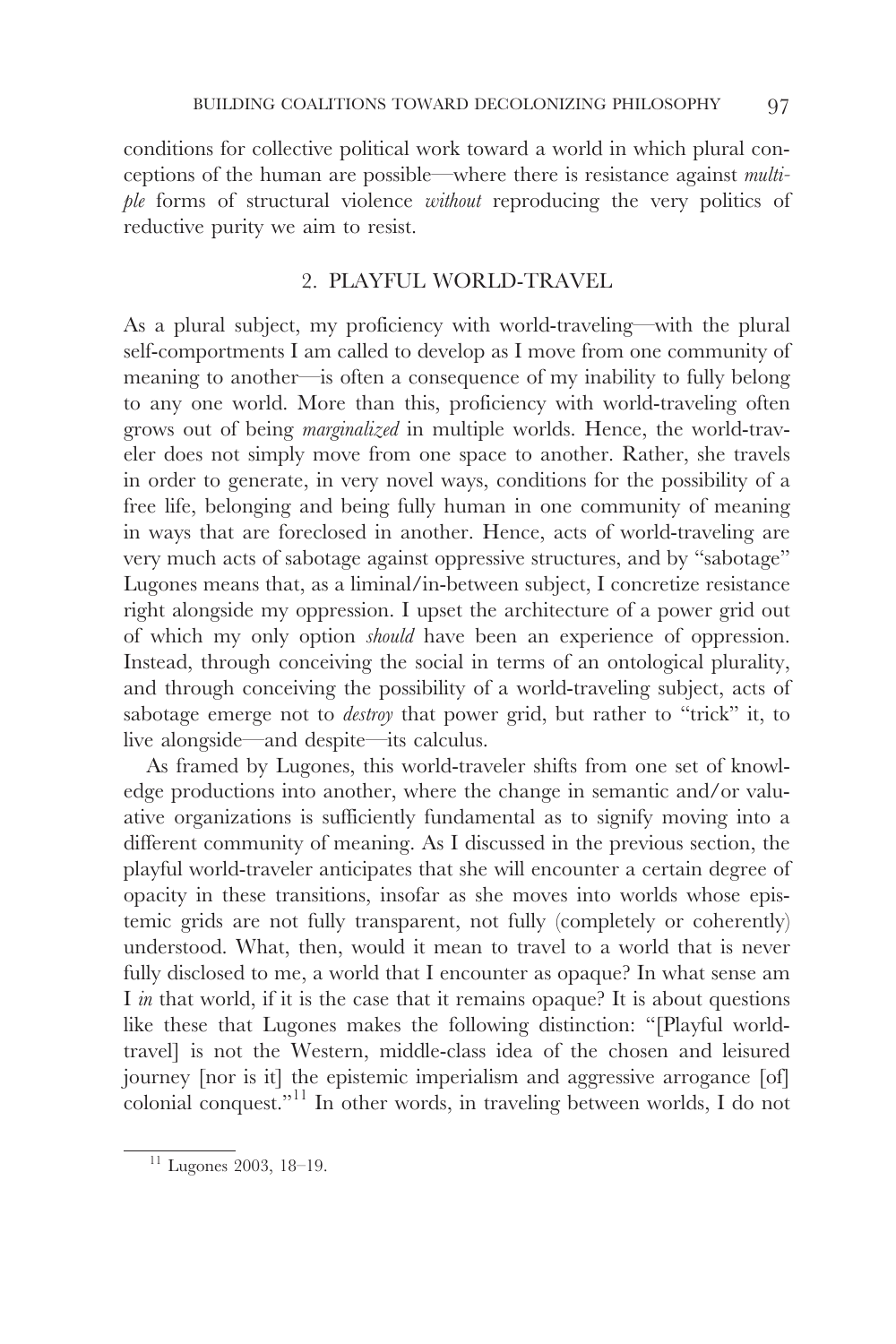#### 98 KRIS F. SEALEY

expect that what is encountered can be (or should be) reducible to a likeness to me, or to something that I might fully understand. Instead, playful worldtravel allows for relationships with others *not* in their accessibility for us, but rather despite the deep differences that might exist between our experiences of marginalization and of structural violence.

Lugones sees "play" as central to this mode of relationality. In attending to why that's the case, I ask that we anticipate the following section (section 3), which brings this idea of play into conversation with the unsuturing practice that George Yancy offers for effective white allyship against anti-Black racism. Included in the concept of playful world-travel is an openness to vulnerability and decentering, very similar to what Yancy locates in practices of unsuturing. At the same time, I also note the very important difference between the prominence (in Lugones) of *play* in world-travel, and what we might imagine to be the quite *un*playful (indeed, even *painful*) process of becoming unsutured to that which is radically Other. Hence, a question that I would like us to attend to is this: Exactly how painful or playful must our efforts toward coalition-building be for it to effectively enable a collective sabotaging of coloniality? This is the question around which the analysis I offer in section four operates.

But for the moment, this: In what sense, according to Lugones, does *playful* world-travel condition this possibility of sabotaging coloniality? The description of world-travel as "playful" accounts for a navigation of ontological plurality that is able to divest itself from ossification, from reified modes of being in the world, and from static conceptions of the human. Lugones describes a playful attitude as one that allows for this *not* because it is devoid of serious stakes, but, rather, because it is one that "[stands in] an openness to uncertainty."12 Here, she very purposely hearkens to the attitude of children at play (who are not too hung up on rules, on how things *should* be, or on being limited to normative concepts/practices),<sup>13</sup> while *explicitly* opposing playfulness to what she calls "infantile judgment." Through infantile judgments about the world, I take up a position "in fear of hostility, and [as] hostile in my fear."14 Such infantile judgment would be in *flight* from critique, from transformation in relationships with others,

 $\frac{12}{13}$  Lugones 2003, 26. 13 I want to thank the person in the audience for pointing out that, despite this openness to other/new rules, children at play are often quite serious about the worlds they enact. In other words, there *are* stakes involved for children at play. This is Lugones's point at well that the playfulness of world-travel is right alongside the high political stakes of the

 $14$  Lugones 2003, 48.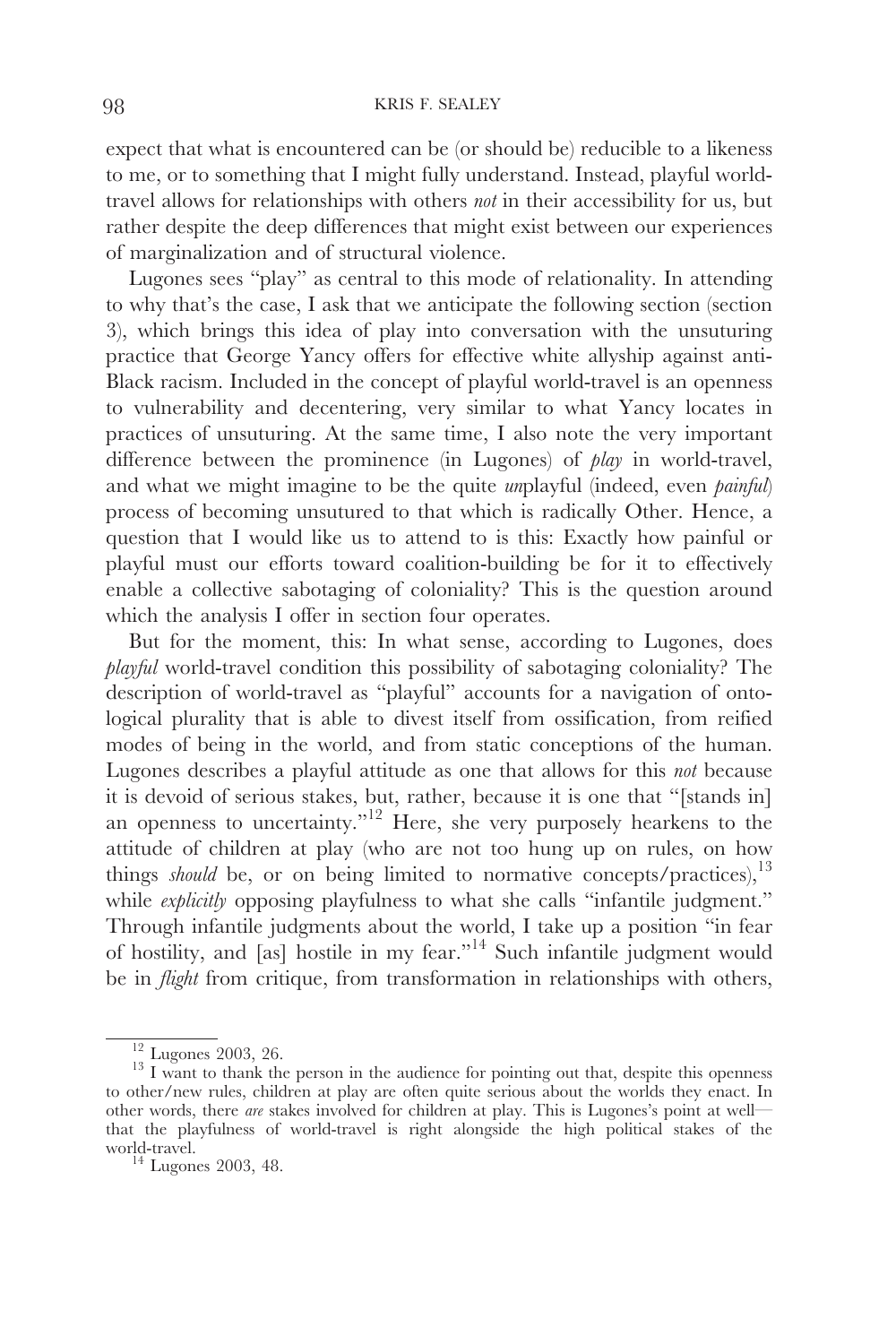and from having to possibly change its view of the world. The playfulness of world-travel, on the other hand, "involves openness to surprise, openness to being a fool, openness to self-construction or reconstruction and to . . . reconstruction of the "worlds" we inhabit playfully. [Playfulness, in other words, is an attitude that is] an openness to risk the ground that constructs us as oppressors or as oppressed, or as  $\dots$  colluding with oppression."<sup>15</sup>

Perhaps we can think of Glissant's errant thinker as one who also participates in this playful attitude. In that movement of errantry, through which "giving on and with" an opaque Other conditions the possibility of becoming Other onto oneself, it is likely that the errant thinker is also she who "stands in an openness to uncertainty." Indeed, on Glissant's account, the creative emergence that constitutes rhizomatic processes is grounded in errant movements that enact teleological ruptures. That is to say, it would be difficult to imagine the errant thinker as a mode of subjectivity in the world without replacing in that imaginary the closure of the normative with an antiteleological open-endedness. On my reading, this replacement accounts for much of what Lugones offers in the playful attitude.16 Furthermore, in bringing a Glissantian errantry into the playful attitude's *political* orbit, it is then also possible for us to see how the ground across which errant relationality spreads is *itself* deeply rooted in and through history. To that end, the composite community's openness to transformation, to concrete relational inventions that are not precoded in mainstream structures, can be framed as a playfulness that is not detached from the depth of social location and power, but rather as being informed by an attunement with that depth (being a reckoning with history). In the unpredictability of errant relationality, much like the open-endedness of the playful traveler's movement in and out of communicative openings and impasses, the possibility emerges to move beyond mechanisms of power and domination. But, in using Lugones as our conceptual focus, we also see that this move *beyond* these mechanisms can, should, and does happen *in* the concrete (historical) time of these mechanisms.

And so, to playfully (errantly) travel to another's world—and to meet her in that alternative community of sense—means that you are already primed to let go of your operationally normative conceptions of what it means to be human. It means that you are already primed to transgress your position on the power grid and to entertain the possibility that you can become

 $^{15}$  Lugones 2003, 96.  $^{16}$  In a larger, forthcoming book project, I offer a treatment of creolization in terms of Lugones's account of playful travel.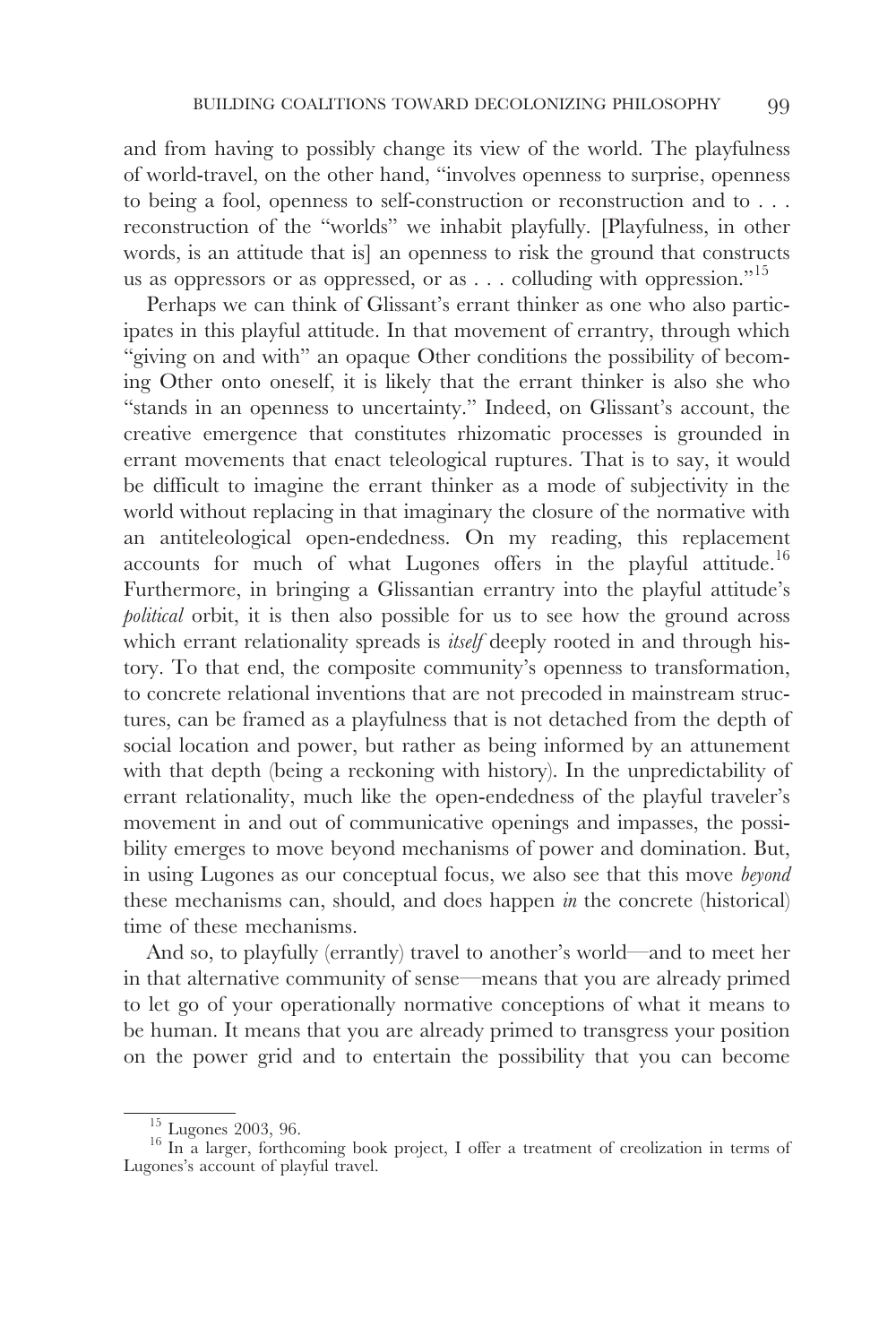something other than the role prescribed for you by those systems of power. This is not to say that the playful world-traveler knows no stakes in determining different—and more liberatory—political ecologies. On my reading, world-traveling is playful, but it is (or, perhaps can be) very serious business. It is positioned (in other words) to avoid an infantile attitude toward relationality. I say more about this in the following section. But, for now, I note that what the playful attitude *is* able to avoid, insofar as it is playful, is the activity of suturing. It is open to being vulnerable and to the process of becoming Other in complex communicative relationships that involve as much difficulty as they involve play. Playfulness abandons the need for absolute or clear footing in the world, and so, out of that attitude, I am able to see and stand against the oppressor in *myself* (and tarry in, and be vulnerable in the space of that discovery) as I join you in our collective efforts toward decolonization.<sup>17</sup>

### 3. YANCY ON THE PRACTICE OF UNSUTURING

I offer the fleshiness of Yancy's "wound" metaphor as a powerful companion to theorize "in the flesh" (as Cheri Moraga urges us), to conceptualize "resistance to intermeshed oppressions . . . not as merely symbolic but as inserted in [the] complex, tense, relational networks" of our actual world.<sup>18</sup> George Yancy's (2015) edited volume gathers essays from scholars of the critical philosophy of race, all of whom identify as white. And their contributions to the volume ground the possibility of a coalition around antiracist work on the following premises: (1) whiteness is the name of a specific power apparatus, which does not exist (because it cannot exist) without the disempowerment of Black people; (2) to be white-identified in much of the globe in the twenty-first century is to be a vehicle for and perpetuator of this power apparatus, *unless* one actively and consistently resists; and (3) it is possible (and, one might add, necessary) to account for how one is personally implicated in this power apparatus.

In all, Yancy's volume does two things. It offers the name "white selfcriticality" to describe what happens when white persons problematize the ways in which their individual bodies position them to be complicit in/be vehicles for the power apparatus of whiteness. And secondly, it develops the notion of "unsuturing" as the practice that animates that self-critique. In other words, unsuturing names the practice through which a white-identified

 $^{17}_{^{18}}$  Lugones 2003, 77. <br> 18 Lugones 2003, 25.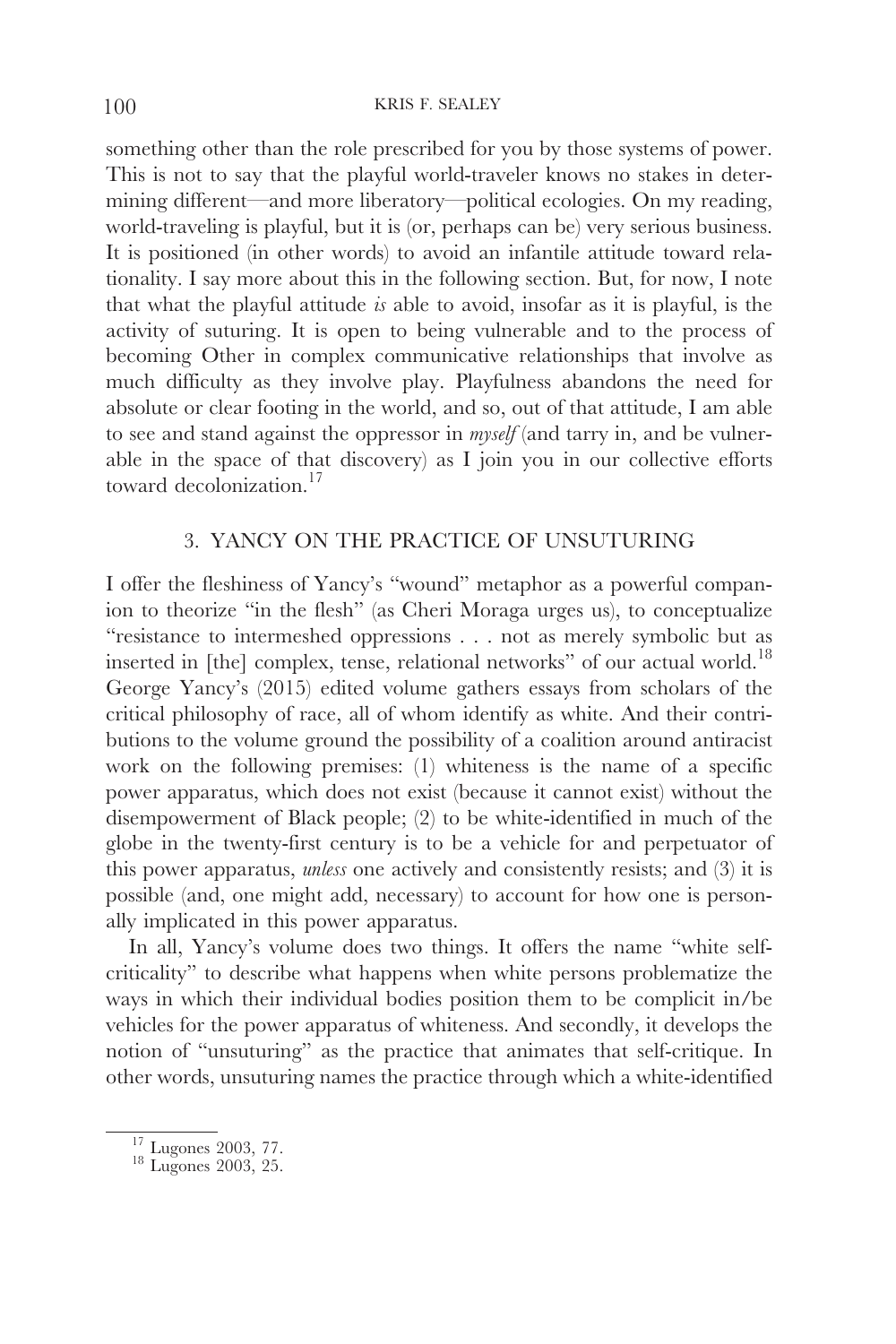antiracist might denaturalize (and therefore complicate) her position within structures of anti-Black violence, so that she might be a more effective ally in her antiracist work. It is important to note that unsuturing does not give the white antiracist any promise of *no longer* being positioned as a vehicle for anti-Black racial violence. Instead, unsuturing denotes an *ongoing* mode of problematizing one's position—as a white-identified person—within the power relations from which one is meant to enjoy racial privilege.

To understand this metaphor of unsuturing, we should start with the opposite image of suturing. According to Yancy, suturing "[involves] an effort . . . to be "invulnerable" . . . and "closed off."19 To suture is to encase in a projective shell, and it requires the actual work of closing up, covering over, creating impenetrability. Brought to the work of white self-criticality, the image of the sutured individual is one of a person protected from what might expose her to the vulnerability of having her conceptual grid called into question, or of having her relationship to the world being called into question.<sup>20</sup> All to say, the act of suturing would facilitate/sustain the position of bad faith I would need to remain shielded from information, life experiences, perhaps even evidence that might disrupt my sense of how the world works (or how it should work). (My use of bad faith, here, comes from Lewis Gordon's account of anti-Black racism as a form of bad faith.<sup>21</sup>)

White self-criticality, Yancy tells us, begins when this work of suturing ends. If to suture is to keep closed, to keep that which is Other walled out, then to unsuture is to open up, and to expose myself to what (or who) is radically Other, so that, through this exposure, I am vulnerable in ways that my "suturing work" helped me avoid. In rendering myself unsutured, it becomes possible for me to be touched by epistemologies, sensibilities, and attitudes that counter my sense of the world, so that I might become critical of things that (to borrow María Lugones's words) appeared as simply "the furniture of the universe."<sup>22</sup> Letting go of the activity of suturing, so that we might live *in* unsuturing, then, makes it particularly difficult to naturalize our ways of being in the world simply because they are our *known* ways of being in the world. In other words, in generating opportunities for exposure and for the unpredictability of being in relation, the white person is able to call into question the normativity of systematic skews in racial power (to

 $\frac{19}{20}$  Yancy 2015, xv.  $\frac{20}{20}$  In his paper, Grant Silva describes the goal of decolonizing philosophy as one that positions the white/Eurocentric, male, heteronormative perspective to justify or give an account of itself.<br> $\frac{21}{22}$  See Gordon 1999.<br> $22$  Lugones 2003, 221.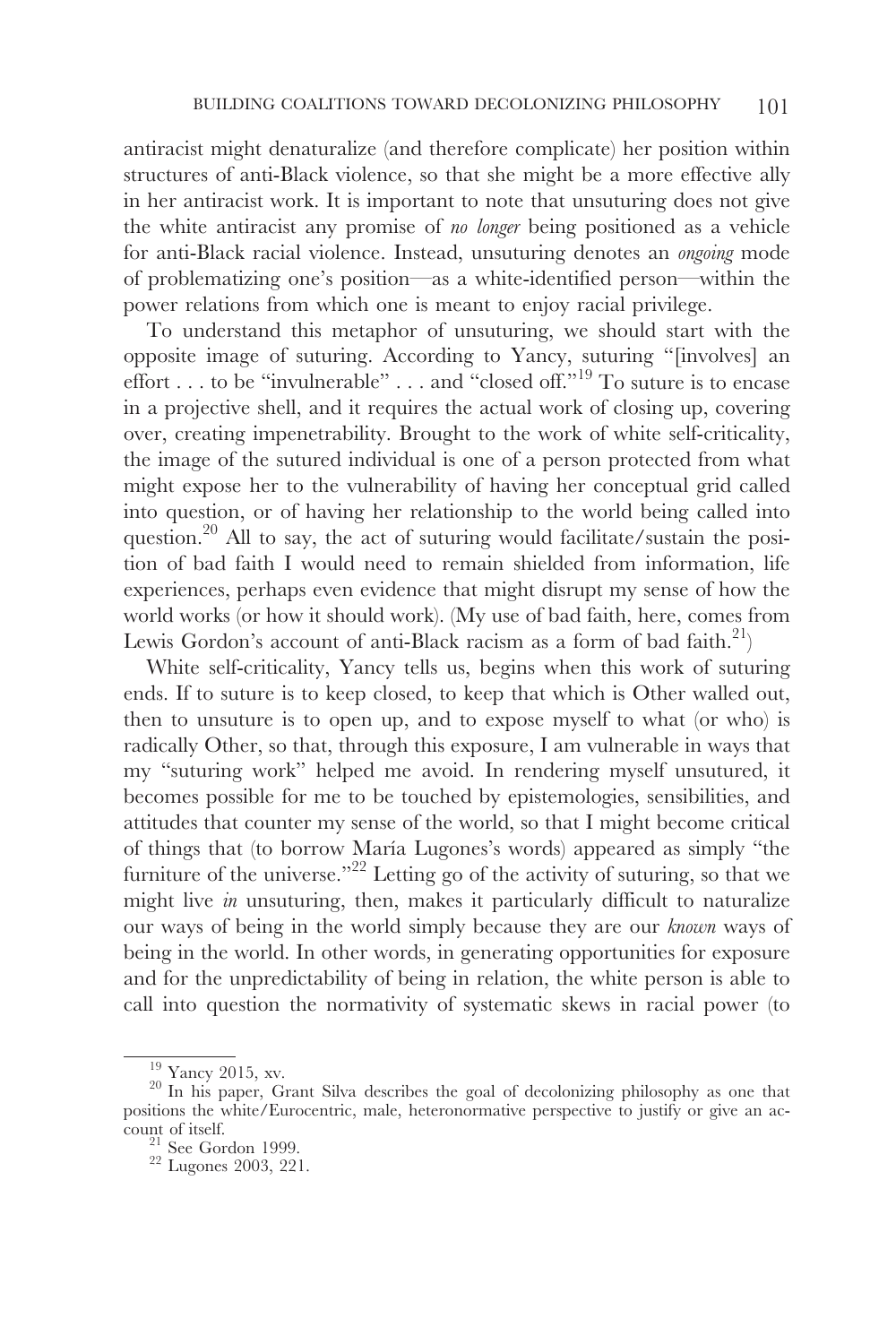trouble those learned assumptions that white overprivilege is perfectly normal, and so not really "overprivilege" at all).

In framing the comportment of white self-criticality in this way—in terms of suturing and unsuturing, I think that Yancy is quite intentional in conjuring in us thoughts of wounds—wounds that are open and fragile, susceptible to infection, and in need of constant care. Much like the legacies of colonial violence (racial violence, gender violence, settler colonial violence), wounds are corporeal matters, *body* matters, locating us as blood-and-flesh subjects in a world where pain and anguish is just part of what it means to be. And so, in conceptualizing the white self-criticality of antiracist allyship as an unsuturing, coalition-building (in this case, around antiracist work) becomes unavoidably about our bodies' historical locations, about their materiality. And as such, these coalitions would emerge out of a reckoning with our embodiment as historically located, with our skins as a racial integument that we can disavow only in bad faith. Bridget M. Newell, one of the contributors to Yancy's volume, likens the experience of unsuturing to the experiencing of being disrupted by the Socratic gadfly, always around to either call you out on the groundlessness of your claims, or to trouble your answer with all the vital questions hiding behind them. Or, to use Robin James's analogy of experiencing musical dissonance—to tarry in unsuturing complicates the "privilege [of] aesthetic orientation" in the white listener, precisely so that she no longer finds a home in herself, and in the world.<sup>23</sup>

In these reflections, the starting point—ground zero, if you will—seems to be "being at home," finding orientation in the world, enjoying familiarity with and in the epistemic/conceptual grid in which one moves easily, without disruption. Moving from a sutured to an unsutured way of being presupposes that the *luxury* of being sutured is actually one that is available. On the other hand, the starting point of María Lugones's conception of playful world-travel—the marginalized subject, living in between words, living *in the limen* that is in between communities of sense, and so never finding belonging in those communities of sense—is one that precisely *forecloses* this luxury. Is the vigilant self-criticality of unsuturing available only to those who find a home in dominant structures? Is the marginal subject, living in the limen, above the noncritical slumber of the sutured life? Is the comfort of that slumber a luxury to which she is not privy, given her in-betweenness? These sorts of questions seem to presuppose a neat division between the subject at home in the mainstream and the subject who is marginalized by it. They seem to presuppose a sociality of clearly separated grids that

 $23$  James 2015, 221.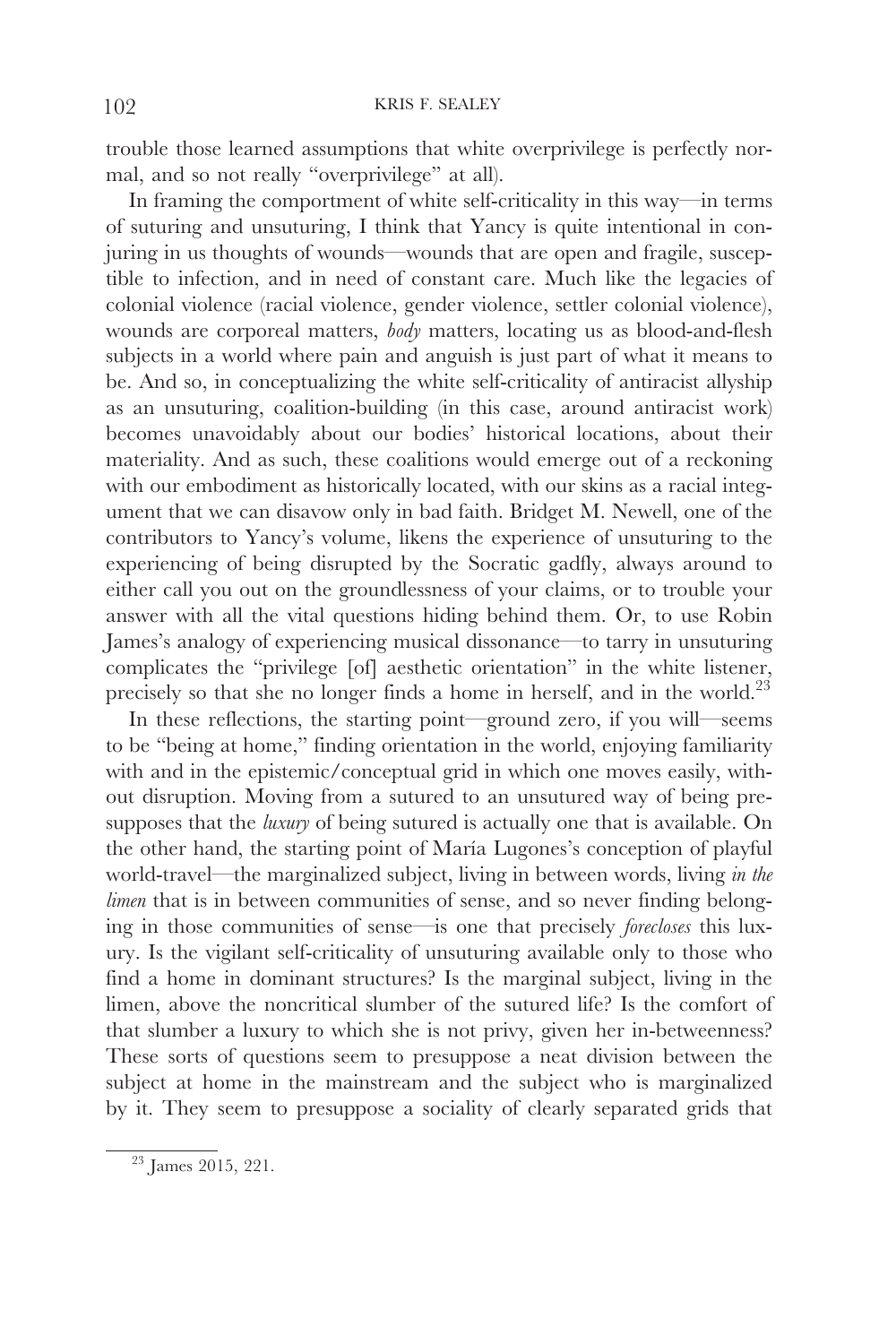entirely bifurcate, on the one hand, subjects for whom an openness to vulnerability is painful, and on the other, subjects for whom an openness to vulnerability is playful. On my reading, it is precisely this neat division that Lugones cautions us against, and against which the complexity of her account of a coalitional limen guards.

# 4. COALITIONAL LIMEN WORK—PAIN AS/IN PLAY?

This caution is apparent in Lugones's conception of "coalitional limen work,"<sup>24</sup> which she uses to theorize the work of building coalitions against multiple forms of oppression. Coalitional limen work, according to Lugones, calls us to collectively "stand against all oppression, not just the oppressor outside of us but also the oppressor *in ourselves.*"25 She also notes that this coalitional work in the limen is something to be achieved, "a direction to be struggled for," not presupposed as a given "conceptual move" simply because we come with our individual experiences of being marginalized.<sup>26</sup> This is because, in addition to bringing the experience of being marginalized with us into a coalitional limen, we also bring what Lugones names our "dominator identities"—our power-coded bodies that, without vigilance, reproduce/augment oppressive conditions for the others who are with us in that coalitional limen. These in-between worlds are not empty of the effects of historical materiality. And so, in these spaces, too, we occupy a power grid in ways that position us to potentially enact or be vehicles for various forms of oppression against the full humanity of someone else. This is because I can be marginalized by one set of dominant structures right alongside my being relatively empowered by another. I bring this intermeshed "mainstream-marginalized" identity construction with me into the work of a coalitional limen and into a collective project of decolonization.

On this account, perhaps effective coalitional limen work calls for us to think about the pain and play of becoming-Other conjointly. In so doing, we prepare ourselves to engage with Mariana Ortega's criticism that the playfulness of world-travel is not a sufficiently critical mode of travel. On Ortega's reading, because the world-traveler's movement in and out of worlds is playful, she is unable to engage in the double move of seeing

 $\frac{24}{25}$  See Lugones 2006.<br>
<sup>25</sup> Lugones 2006, 77–78.<br>
<sup>26</sup> Lugones 2006, 77.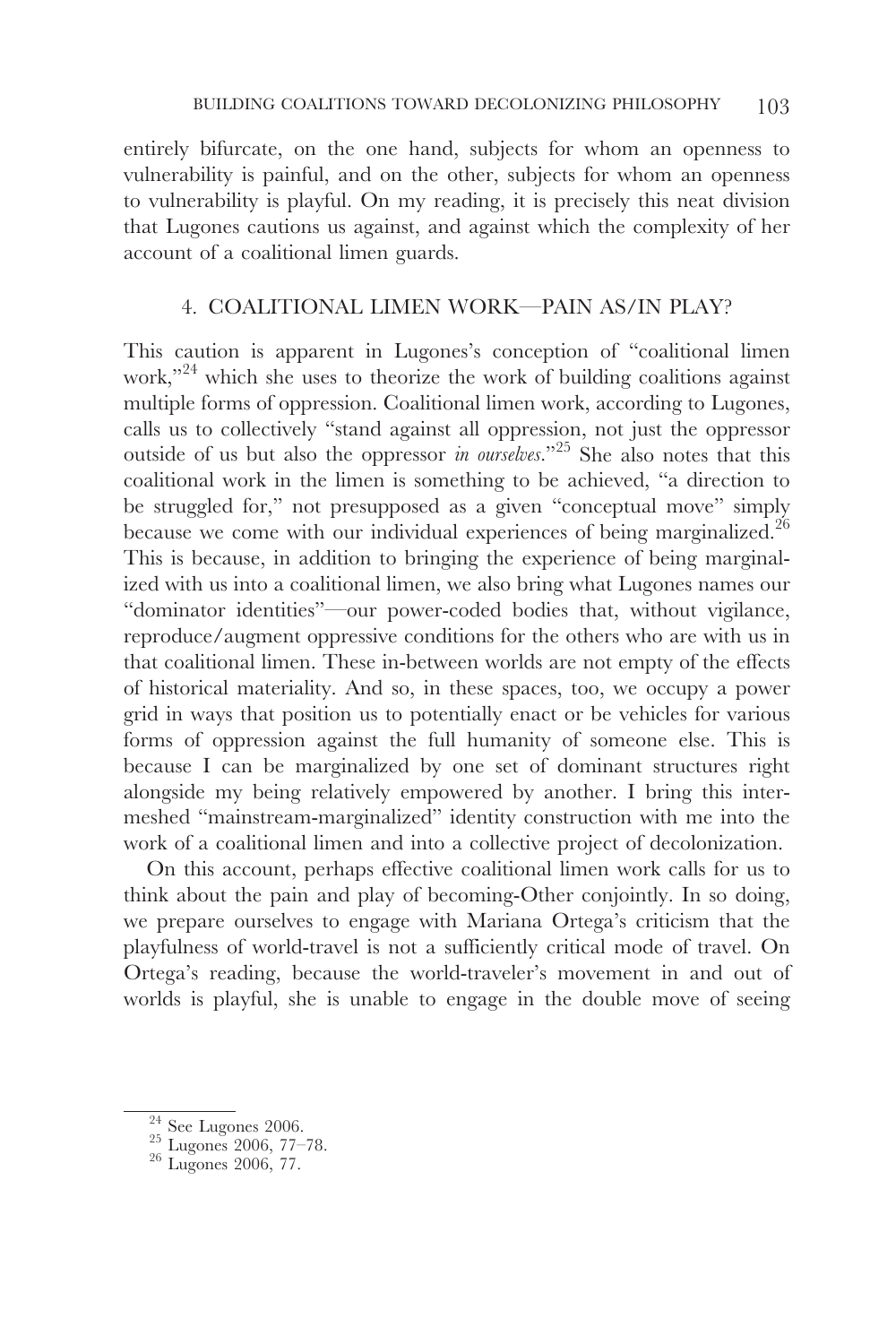history in order to then risk its hold on her world.<sup>27</sup> Said otherwise, according to Ortega's criticism, world-travel that takes place in play runs the risk of losing sight of the kind of vigilance needed to not only understand the workings of oppression, but to also see how deeply implicated our subjectivities are in those networks of power. So, in place of *playful* world-travel, she calls for a practice of *critical* world-travel, which "requires that the world-traveler be engaged in an ongoing process of evaluation and interpretation of not only what is learned through traveling but also of the very practices of traveling across worlds."28 In this reframing, Ortega attempts to arm the playful attitude's readiness to imagine the world differently with an ongoing attentiveness to how our embodiments are situated as that reimagining of power unfolds. In other words, on her account, *critical* worldtravel (and not playful world-travel) would be "the type of travel in which one is aware of the baggage that one is bringing along."29

To be sure, there are worlds in which I am always already aware of my baggage, insofar as those worlds afford me no home, and so I am perpetually living out of a suitcase (if you will). Then, there are other worlds in which my baggage is invisible to me, normalized through my complicity in power structures that work to my advantage, given my particular embodiment. All of this to say—Ortega's evaluation is right. World-travel fails to facilitate the kind of coalitional limen work Lugones develops if it is not, before all else, critical. Vigilance and self-criticality are key. I would like to propose that critical world-traveling into a coalitional limen can be as playful as it is painful, precisely because (as Lugones cautions) it is always "to be achieved," an aspiration toward which we enact difficult and complex communications and relationship-building. It can be playful to the degree that we have already let go of the "our way or the highway" judgments about what resistance and decolonial praxis should look like. It can be painful to the degree that we have to tarry in the very fresh wound of seeing that these, our stubborn normativities, have made it impossible for our fellow travelers to be full human beings in the world with us. Playfulness prepares me to let go of investments that undermine our collective work

 $\overline{27}$  Ortega also notes her concern that a proposed everydayness of world-traveling might rob the practice of its vigilant eye to the degree that the plural subject grows accustomed to the dominant structures that produce her as a liminal subject (see Ortega 2016, 119–31). Ortega's Heideggarian interpretation of the everydayness of the practice of world-traveling is clear, since, on Heidegger's account, the everydayness of my comportment in the world undermines the possibility of my being able to adopt a more authentic mode of being. <sup>28</sup> Ortega 2016*,* 131. <sup>29</sup> Ortega 2016*,* 137.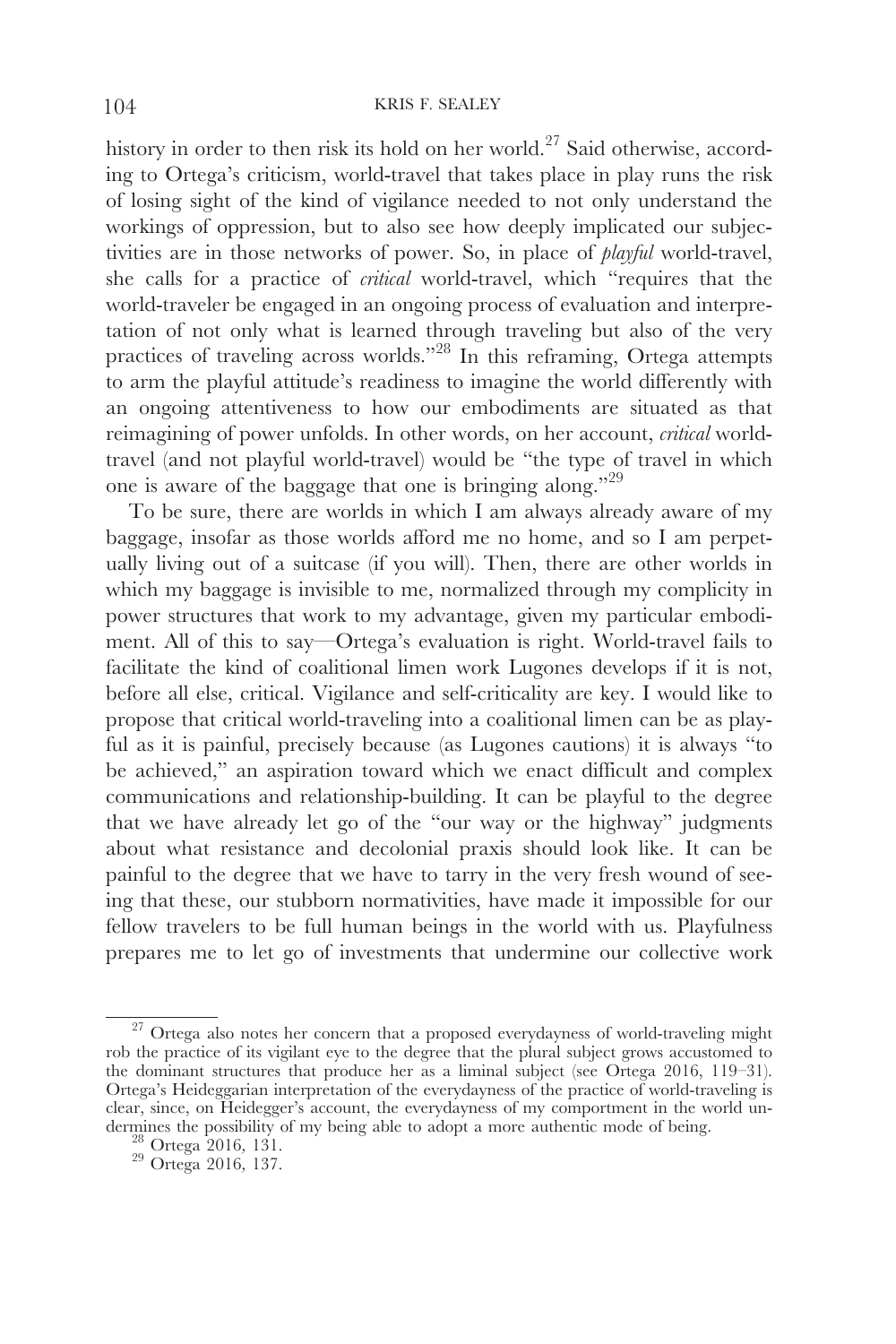toward decolonization. Unsuturing reminds me of *how much* is at stake in those painful moments of disinvestment. Hence, we might envision the possibility of seeing the critical nature of world-traveling not in opposition to its playfulness, but rather as a consequence of it.

## 5. CONCLUDING REMARKS

As a theory, we might be able to keep separate these two modes of being vulnerable, one pertaining to the oppressed and marginalized, the other pertaining to the oppressor who is at home in the mainstream. But we are called to the work of decolonization, and of coalition-building not in some theoretical world, but in this one—where we are many things, all at once, moving in and out of multiple worlds of sense that benefit us here and marginalize us there, all at the same time. My proposal to read both pain and play in the criticality of world-travel (and in the coalitional limen work that it supports) is an effort to ground practices of decoloniality in this kind of complexity.

As I bring things to a close, I remind us that the playfulness of worldtravel (a playfulness that we can now understand as simultaneously critical/ vigilant) happens across the encounter with opacity (with the Other as opaque). Through the dialogue that I have offered, between María Lugones and Édouard Glissant, the role of opacity in decolonial modes of community formation becomes clear. According to Glissant, the errant engagement that an encounter with opacity calls for means that, as one generates community (or coalitions), one must anticipate a necessary open-endedness, or unpredictability, in the direction one's coalition-building takes. In other words, errantry will let go of reductive and preemptive universals, and instead enter into relationships that, given the Other's opacity, are creative, and whose creativity conditions the promise of a world otherwise. But (and this is what, to my mind, makes the Lugones-Glissant dialogue instructive), according to Lugones, this creative movement pursues a world radically anew *as* it confronts the stakes of history. The playful encounter with opacity transcends history, opens up our world-constitutions to change and creative transformation. But it does so in a way that is immersed in the power networks of that history. That is to say, it does so in a way that is informed by the depth and shaping force of history and power.<sup>30</sup> Because of this, we

 $30$  Mariana Ortega accounts for a similar movement, when she qualifies the fluidity included Gloria Anzaldúa's new *mestiza.* "[This fluidity] is not meant to be a call for the view that the new *mestiza* may choose any identity she wishes . . . as if the new *mestiza* could choose identities like articles of clothing" (Ortega 2016*,* 45).